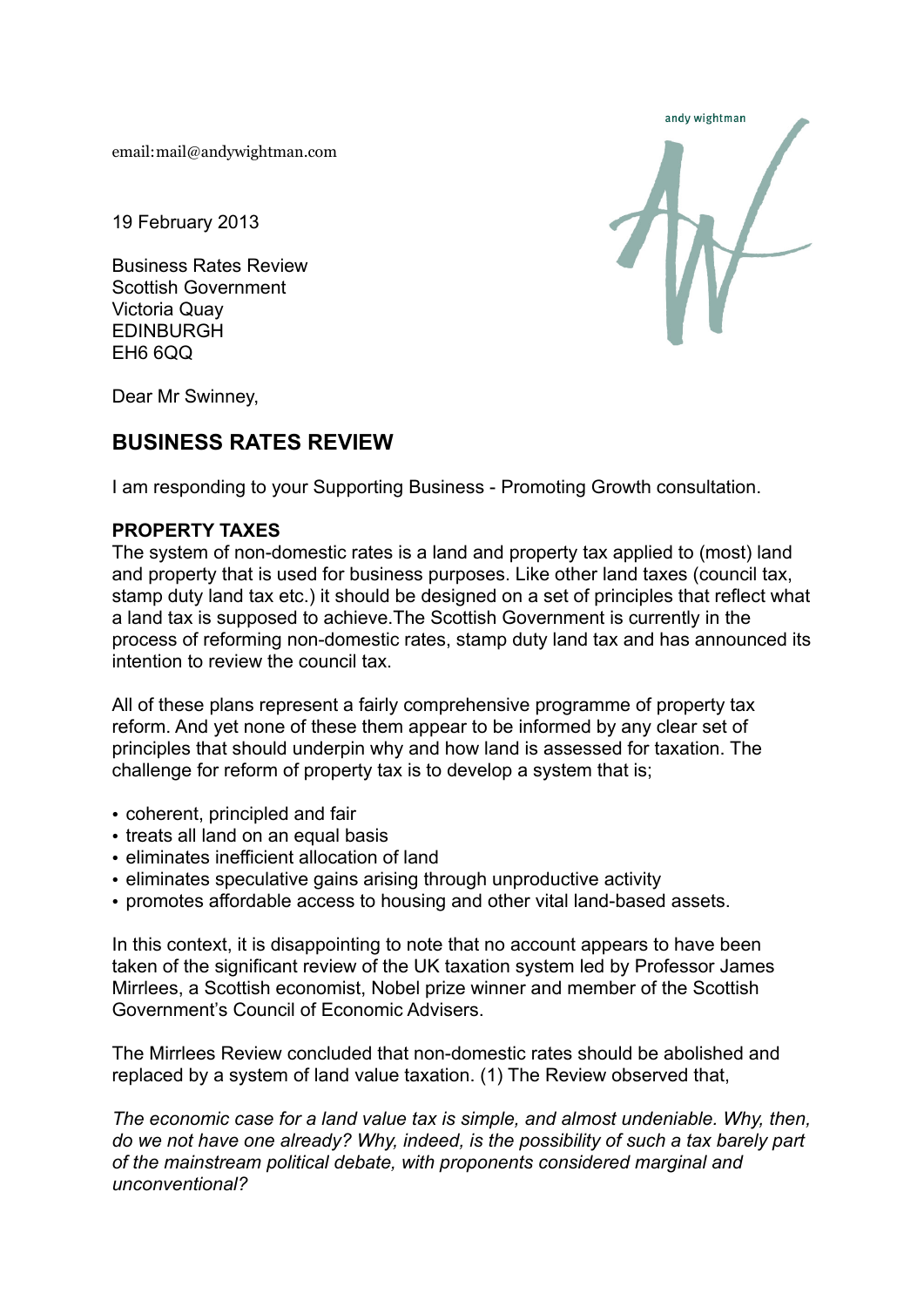*This is such a powerful idea, and one that has been so comprehensively ignored by governments, that the case for a thorough official effort to design a workable system seems to us to be overwhelming.*

*The economic case for taxing land itself is very strong and there is a long history of arguments in favour of it. Taxing land ownership is equivalent to taxing an economic rent—to do so does not discourage any desirable activity. Land is not a produced input; its supply is fixed and cannot be affected by the introduction of a tax. With the same amount of land available, people would not be willing to pay any more for it than before, so (the present value of) a land value tax (LVT) would be reflected onefor-one in a lower price of land: the classic example of tax capitalisation.*

*Owners of land on the day such a tax is announced would suffer a windfall loss as the value of their asset was reduced. But this windfall loss is the only effect of the tax: the incentive to buy, develop, or use land would not change. Economic activity that was previously worthwhile remains worthwhile. Moreover, a tax on land value would also capture the benefits accruing to landowners from external developments rather than their own efforts.*

The Review concluded by recommending that,

*"There is a strong case for introducing a land value tax. In the foreseeable future, this is likely to mean focusing on finding ways to replace the economically damaging business rates system with a land value tax."* (my emphasis).

In an analysis of land value taxation for the Scottish Green Party, I noted that businesses are currently disproportionately taxed on the land and property that they own and/or occupy. Under a system of LVT, business premises would enjoy a 63% reduction in their tax bill with the burden more evenly shared among all those who own land and property. (2)

*I therefore suggest that the Scottish Government do two things.*

# **1. Set this review of non-domestic rating in the context of a wider review of** *land and property taxation.*

#### *2. Adopt the recommendations of the Mirrlees Review and replace nondomestic rates (and I would argue Council tax too) with a system of land value taxation.*

## **RELIEFS AND EXEMPTIONS**

Notwithstanding the above, if the system of non-domestic rates is to continue, then there needs to be reform of the reliefs and exemptions. Two in particular stand out.

The **first** is agricultural land. It is unreasonable and unfair that some of the wealthiest owners of land in the UK such as the Duke of Westminster, Duke of Buccleuch and Sheik Mohammed bin Rashid al Maktoum (the ruler of Dubai) pay no business rates on the land they own whilst local shopkeepers, publicans, ambulance stations, fire stations and business premises have to pay 45p in the pound of the rental value of their business premises.

It is further irony that some owners of sporting estates and agricultural or forestry land do pay local taxes. There are around 290,000 acres of land in Scotland owned by citizens of Denmark. This land is subject to Danish property tax at 1% on the